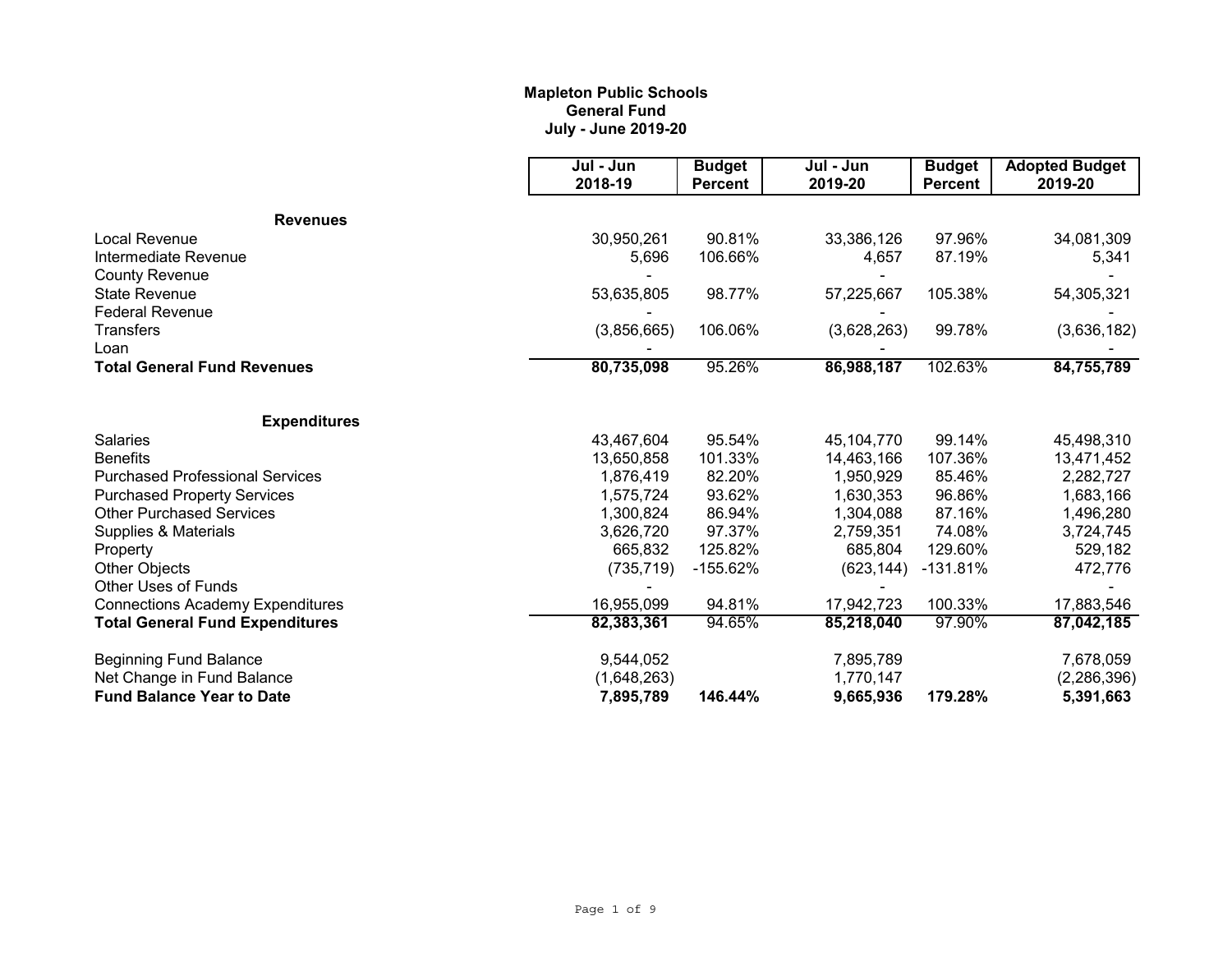# **July - June 2019-20 Mapleton Public Schools Risk Management Fund**

|                                                | Jul - Jun<br>2018-19 | <b>Budget</b><br><b>Percent</b> | Jul - Jun<br>2019-20 | <b>Budget</b><br><b>Percent</b> | <b>Adopted Budget</b><br>2019-20 |
|------------------------------------------------|----------------------|---------------------------------|----------------------|---------------------------------|----------------------------------|
|                                                |                      |                                 |                      |                                 |                                  |
| <b>Revenues</b>                                |                      |                                 |                      |                                 |                                  |
| Local Revenue                                  | 81,165               | 6625.71%                        | 4,354                | 355.43%                         | 1,225                            |
| Intermediate Revenue                           |                      |                                 |                      |                                 |                                  |
| <b>State Revenue</b>                           |                      |                                 |                      |                                 |                                  |
| <b>Federal Revenue</b>                         |                      |                                 |                      |                                 |                                  |
| <b>Transfers</b>                               | 915,000              | 84.72%                          | 1,064,569            | 98.57%                          | 1,080,000                        |
| <b>Total Risk Management Fund Revenues</b>     | 996,165              | 92.13%                          | 1,068,923            | 98.86%                          | 1,081,225                        |
| <b>Expenditures</b>                            |                      |                                 |                      |                                 |                                  |
| <b>Salaries</b>                                |                      |                                 |                      |                                 |                                  |
| <b>Benefits</b>                                |                      |                                 |                      |                                 |                                  |
| <b>Purchased Professional Services</b>         | 12                   | 112.73%                         | 6                    | 58.55%                          | 11                               |
| <b>Purchased Property Services</b>             | 9,493                | 47.46%                          | 6,901                | 34.51%                          | 20,000                           |
| <b>Other Purchased Services</b>                | 879,377              | 82.60%                          | 1,064,569            | 100.00%                         | 1,064,569                        |
| Supplies & Materials                           |                      |                                 |                      |                                 |                                  |
| Property                                       |                      |                                 |                      |                                 |                                  |
| <b>Other Objects</b>                           |                      | 0.00%                           | 11,518               | 23.04%                          | 50,000                           |
| Other Uses of Funds                            |                      |                                 |                      |                                 |                                  |
| <b>Total Risk Management Fund Expenditures</b> | 888,882              | 78.34%                          | 1,082,995            | 95.45%                          | 1,134,580                        |
| <b>Beginning Fund Balance</b>                  | 295,882              |                                 | 403,164              |                                 | 317,823                          |
| Net Change in Fund Balance                     | 107,283              |                                 | (14,072)             |                                 | (53, 355)                        |
| <b>Fund Balance Year to Date</b>               | 403,165              | 152.44%                         | 389,092              | 147.12%                         | 264,468                          |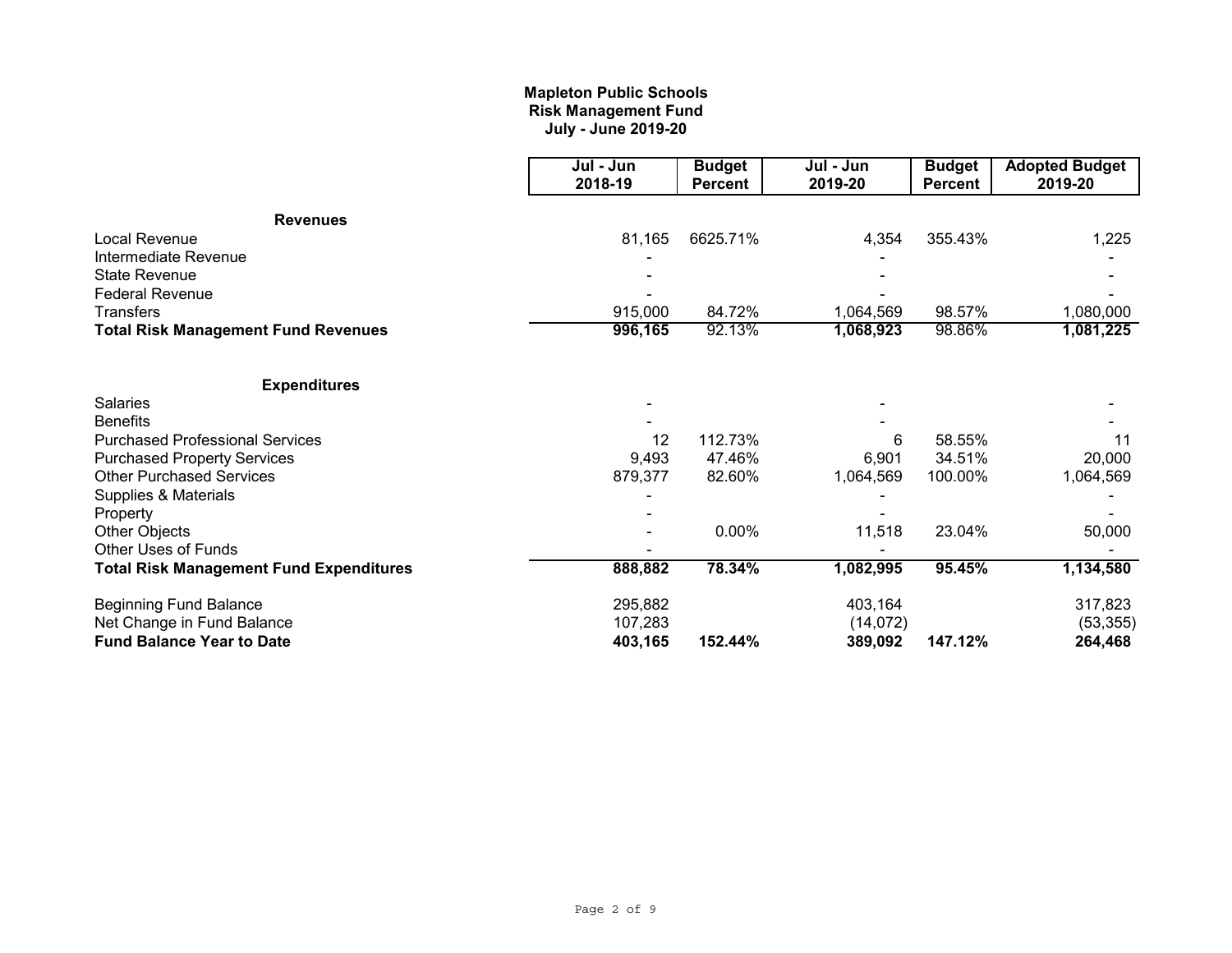# **Mapleton Public Schools Colorado Preschool Fund July - June 2019-20**

|                                                   | Jul - Jun<br>2018-19 | <b>Budget</b><br><b>Percent</b> | Jul - Jun<br>2019-20 | <b>Budget</b><br><b>Percent</b> | <b>Adopted Budget</b><br>2019-20 |
|---------------------------------------------------|----------------------|---------------------------------|----------------------|---------------------------------|----------------------------------|
|                                                   |                      |                                 |                      |                                 |                                  |
| <b>Revenues</b>                                   |                      |                                 |                      |                                 |                                  |
| Local Revenue                                     | 1,516                | 0.21%                           | 535,710              | 74.48%                          | 719,240                          |
| Intermediate Revenue                              |                      |                                 |                      |                                 |                                  |
| <b>State Revenue</b>                              |                      |                                 | 4,799                |                                 |                                  |
| <b>Federal Revenue</b>                            |                      |                                 |                      |                                 |                                  |
| <b>Transfers</b>                                  | 1,841,665            | 69.97%                          | 2,491,694            | 94.67%                          | 2,632,018                        |
| Total Colorado Preschool Fund Revenues            | 1,843,181            | 55.00%                          | 3,032,203            | 90.48%                          | 3,351,258                        |
| <b>Expenditures</b>                               |                      |                                 |                      |                                 |                                  |
| <b>Salaries</b>                                   | 1,352,621            | 54.85%                          | 2,382,248            | 96.60%                          | 2,466,138                        |
| <b>Benefits</b>                                   | 383,777              | 52.77%                          | 714,683              | 98.28%                          | 727,199                          |
| <b>Purchased Professional Services</b>            | 20,033               | 40.07%                          | 43,909               | 87.82%                          | 50,000                           |
| <b>Purchased Property Services</b>                |                      |                                 |                      |                                 |                                  |
| <b>Other Purchased Services</b>                   | 196                  | 3.27%                           | 3,510                | 58.50%                          | 6,000                            |
| Supplies & Materials                              | 8,302                | 11.20%                          | 71,889               | 96.96%                          | 74,143                           |
| Property                                          |                      | 0.00%                           |                      | 0.00%                           | 15,000                           |
| <b>Other Objects</b>                              | 9,961                | 6.49%                           | 10,408               | 6.78%                           | 153,485                          |
| <b>Other Uses of Funds</b>                        |                      |                                 |                      |                                 |                                  |
| <b>Total Colorado Preschool Fund Expenditures</b> | 1,774,890            | 50.83%                          | 3,226,646            | 92.40%                          | 3,491,966                        |
| <b>Beginning Fund Balance</b>                     | 206,967              |                                 | 275,258              |                                 | 198,624                          |
| Net Change in Fund Balance                        | 68,291               |                                 | (194, 443)           |                                 | (140, 708)                       |
| <b>Fund Balance Year to Date</b>                  | 275,258              | 475.27%                         | 80,815               | 139.54%                         | 57,916                           |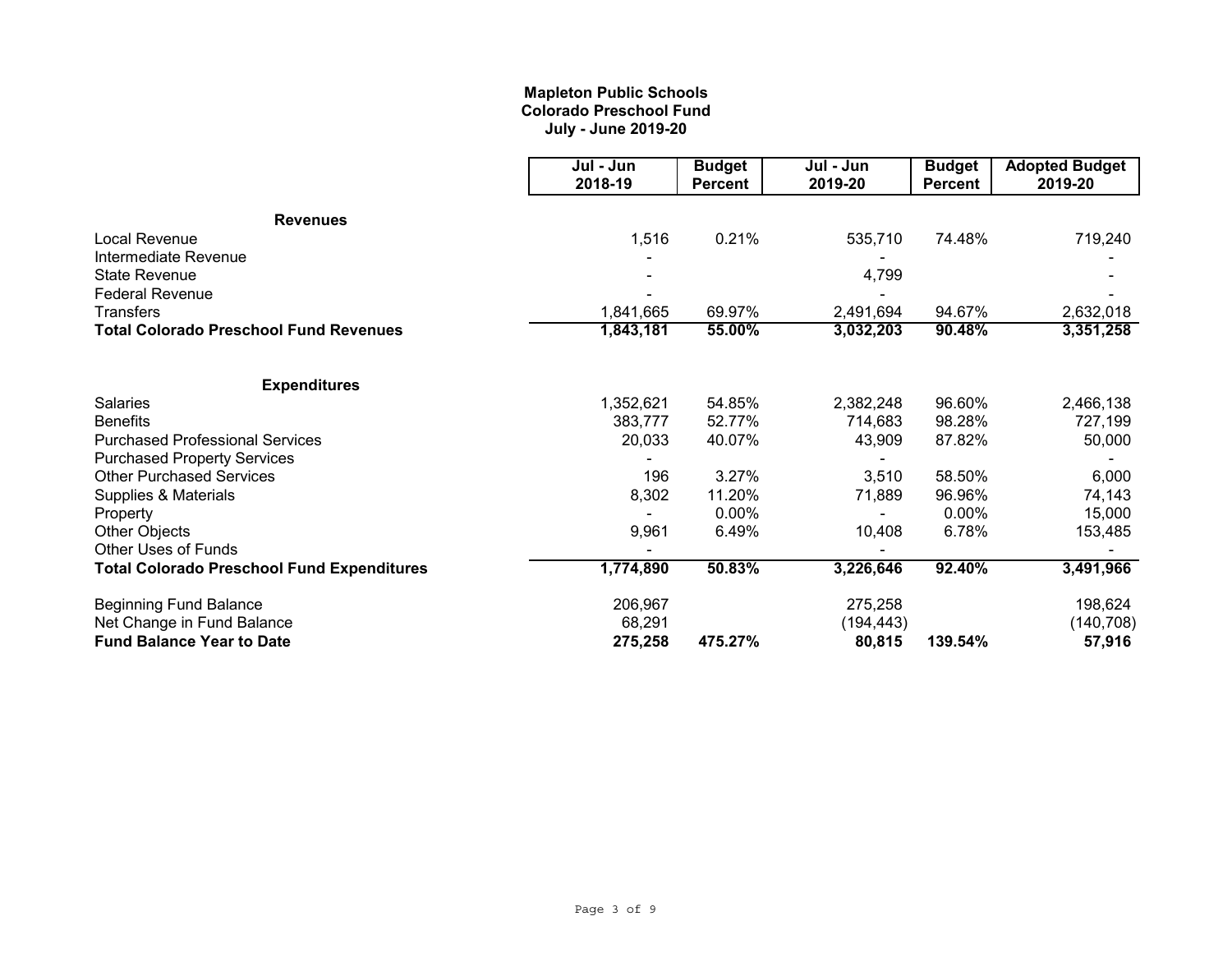# **Mapleton Public Schools Nutrition Services Fund July - June 2019-20**

|                                                   | Jul - Jun  | <b>Budget</b>  | Jul - Jun  | <b>Budget</b>  | <b>Adopted Budget</b> |
|---------------------------------------------------|------------|----------------|------------|----------------|-----------------------|
|                                                   | 2018-19    | <b>Percent</b> | 2019-20    | <b>Percent</b> | 2019-20               |
| <b>Revenues</b>                                   |            |                |            |                |                       |
| Local Revenue                                     | 491,362    | 116.59%        | 385,696    | 91.52%         | 421,454               |
| Intermediate Revenue                              |            |                |            |                |                       |
| <b>State Revenue</b>                              | 73,123     | 94.41%         | 66,200     | 85.47%         | 77,450                |
| <b>Federal Revenue</b>                            | 2,219,446  | 99.57%         | 2,218,933  | 99.54%         | 2,229,125             |
| Transfers                                         |            | 0.00%          |            | 0.00%          | 45,000                |
| <b>Total Nutrition Services Fund Revenues</b>     | 2,783,930  | 100.39%        | 2,670,828  | 96.31%         | 2,773,029             |
| <b>Expenditures</b>                               |            |                |            |                |                       |
| <b>Salaries</b>                                   | 1,050,336  | 90.98%         | 1,153,370  | 99.91%         | 1,154,406             |
| <b>Benefits</b>                                   | 305,993    | 87.96%         | 343,492    | 98.74%         | 347,872               |
| <b>Purchased Professional Services</b>            | 52,954     | 73.58%         | 47,020     | 65.34%         | 71,965                |
| <b>Purchased Property Services</b>                | 59,632     | 105.64%        | 52,166     | 92.41%         | 56,451                |
| <b>Other Purchased Services</b>                   | 14,782     | 109.49%        | 6,917      | 51.24%         | 13,500                |
| Supplies & Materials                              | 1,183,567  | 96.78%         | 1,066,910  | 87.24%         | 1,222,942             |
| Property                                          | 300,618    | 132.43%        | 154,053    | 67.86%         | 227,000               |
| Other Objects                                     | 1,619      | 0.36%          | 148,103    | 32.74%         | 452,400               |
| <b>Other Uses of Funds</b>                        |            |                |            |                |                       |
| <b>Total Nutrition Services Fund Expenditures</b> | 2,969,501  | 83.73%         | 2,972,030  | 83.80%         | 3,546,536             |
| <b>Beginning Fund Balance</b>                     | 1,793,218  |                | 1,607,647  |                | 1,151,240             |
| Net Change in Fund Balance                        | (185, 571) |                | (301, 202) |                | (773, 507)            |
| <b>Fund Balance Year to Date</b>                  | 1,607,647  | 425.60%        | 1,306,445  | 345.86%        | 377,733               |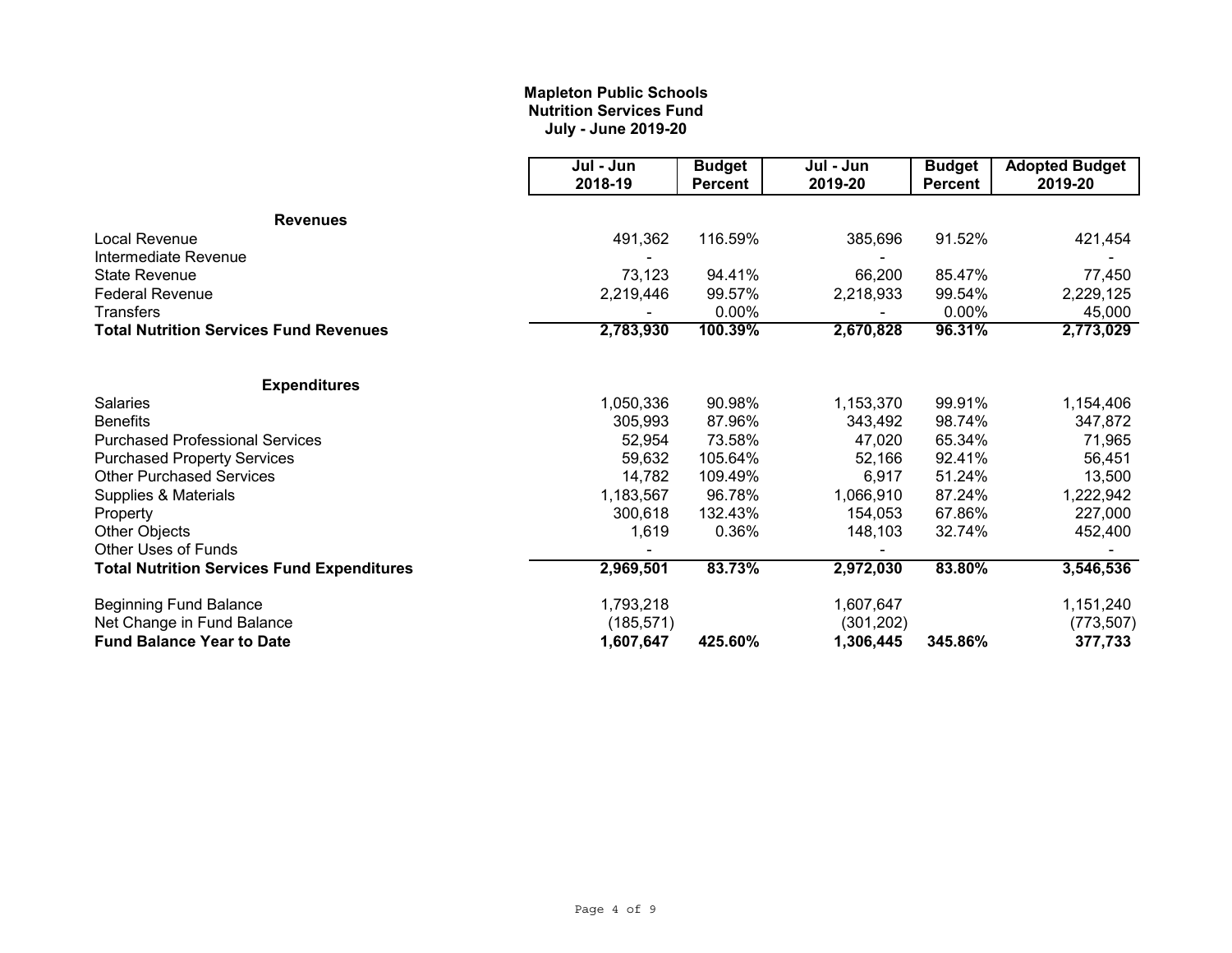# **Mapleton Public Schools Grants Fund July - June 2019-20**

|                                        | Jul - Jun<br>2018-19 | <b>Budget</b><br><b>Percent</b> | Jul - Jun<br>2019-20 | <b>Budget</b><br><b>Percent</b> | <b>Adopted Budget</b><br>2019-20 |
|----------------------------------------|----------------------|---------------------------------|----------------------|---------------------------------|----------------------------------|
| <b>Revenues</b>                        |                      |                                 |                      |                                 |                                  |
| Local Revenue                          | 463,356              | 48.21%                          | 797,271              | 82.95%                          | 961,141                          |
| Intermediate Revenue                   |                      |                                 |                      |                                 |                                  |
| <b>State Revenue</b>                   | 709,403              | 55.21%                          | 843,370              | 65.64%                          | 1,284,919                        |
| <b>Federal Revenue</b>                 | 4,426,683            | 64.59%                          | 6,380,915            | 93.11%                          | 6,853,057                        |
| Transfers                              |                      |                                 |                      |                                 |                                  |
| <b>Total Grants Fund Revenues</b>      | 5,599,443            | 88.16%<br>61.54%<br>8,021,556   | 9,099,118            |                                 |                                  |
| <b>Expenditures</b>                    |                      |                                 |                      |                                 |                                  |
| Salaries                               | 2,321,996            | 65.88%                          | 3,424,641            | 97.16%                          | 3,524,675                        |
| <b>Benefits</b>                        | 640,481              | 71.33%                          | 886,693              | 98.75%                          | 897,932                          |
| <b>Purchased Professional Services</b> | 446,939              | 75.59%                          | 576,593              | 97.52%                          | 591,242                          |
| <b>Purchased Property Services</b>     | 30,979               | 3.27%                           | 620,269              | 65.56%                          | 946,100                          |
| <b>Other Purchased Services</b>        | 429,832              | 83.57%                          | 303,642              | 59.04%                          | 514,319                          |
| Supplies & Materials                   | 374,888              | 56.18%                          | 403,508              | 60.47%                          | 667,282                          |
| Property                               | 359,478              | 37.12%                          | 873,256              | 90.18%                          | 968,325                          |
| Other Objects                          | 994,849              | 100.57%                         | 932,956              | 94.31%                          | 989,243                          |
| Other Uses of Funds                    |                      |                                 |                      |                                 |                                  |
| <b>Total Grants Fund Expenditures</b>  | 5,599,443            | 61.54%                          | 8,021,556            | 88.16%                          | 9,099,118                        |
| <b>Beginning Fund Balance</b>          |                      |                                 |                      |                                 |                                  |
| Net Change in Fund Balance             |                      |                                 |                      |                                 |                                  |
| <b>Fund Balance Year to Date</b>       |                      | N/A                             |                      | N/A                             |                                  |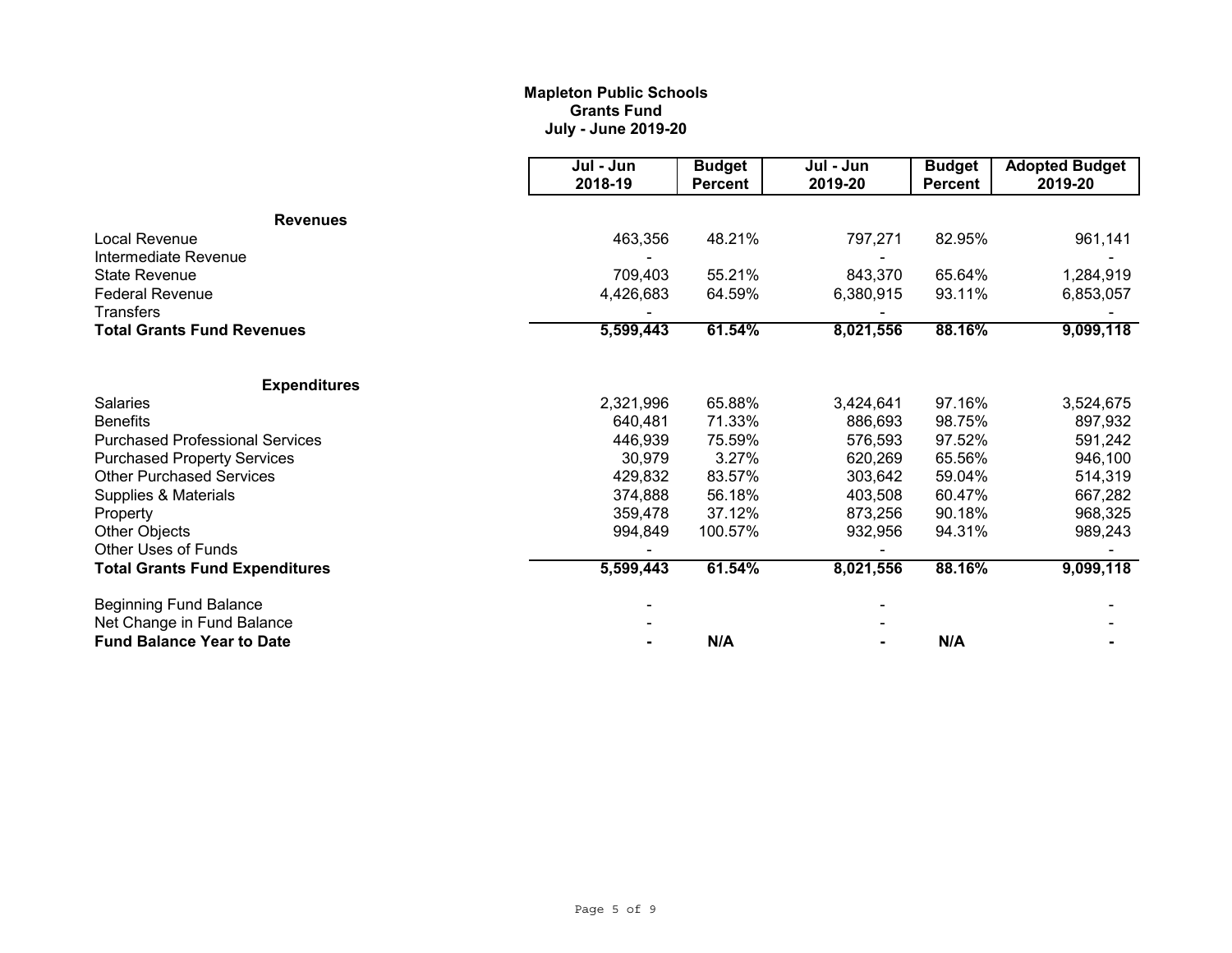# **July - June 2019-20 Mapleton Public Schools Student Actvities Fund**

|                                                  | Jul - Jun<br>2018-19 | <b>Budget</b><br><b>Percent</b> | Jul - Jun<br>2019-20 | <b>Budget</b><br><b>Percent</b> | <b>Adopted Budget</b><br>2019-20 |
|--------------------------------------------------|----------------------|---------------------------------|----------------------|---------------------------------|----------------------------------|
| <b>Revenues</b>                                  |                      |                                 |                      |                                 |                                  |
| Local Revenue                                    |                      | 0.00%                           | 241,414              | 59.94%                          | 402,727                          |
| Intermediate Revenue                             |                      |                                 |                      |                                 |                                  |
| <b>State Revenue</b>                             |                      |                                 |                      |                                 |                                  |
| <b>Federal Revenue</b>                           |                      |                                 |                      |                                 |                                  |
| <b>Transfers</b>                                 |                      |                                 |                      |                                 |                                  |
| <b>Total Student Actvities Fund Revenues</b>     | ۰.                   | $0.00\%$                        | 241,414              | 59.94%                          | 402,727                          |
| <b>Expenditures</b>                              |                      |                                 |                      |                                 |                                  |
| <b>Salaries</b>                                  |                      |                                 |                      |                                 |                                  |
| <b>Benefits</b>                                  |                      |                                 |                      |                                 |                                  |
| <b>Purchased Professional Services</b>           |                      |                                 |                      |                                 |                                  |
| <b>Purchased Property Services</b>               |                      | 0.00%                           | 5,117                | 117.88%                         | 4,341                            |
| <b>Other Purchased Services</b>                  |                      | 0.00%                           | 6,723                | 44.15%                          | 15,227                           |
| Supplies & Materials                             |                      | 0.00%                           | 215,665              | 85.42%                          | 252,478                          |
| Property                                         |                      |                                 |                      |                                 |                                  |
| Other Objects                                    |                      | 0.00%                           | 185                  | 0.25%                           | 74,438                           |
| Other Uses of Funds                              |                      |                                 |                      |                                 |                                  |
| <b>Total Student Actvities Fund Expenditures</b> |                      | $0.00\%$                        | 227,691              | 65.71%                          | 346,484                          |
| <b>Beginning Fund Balance</b>                    |                      |                                 | 277,618              |                                 | 265,629                          |
| Net Change in Fund Balance                       |                      |                                 | 13,723               |                                 | 56,243                           |
| <b>Fund Balance Year to Date</b>                 |                      | 0.00%                           | 291,341              | 90.51%                          | 321,872                          |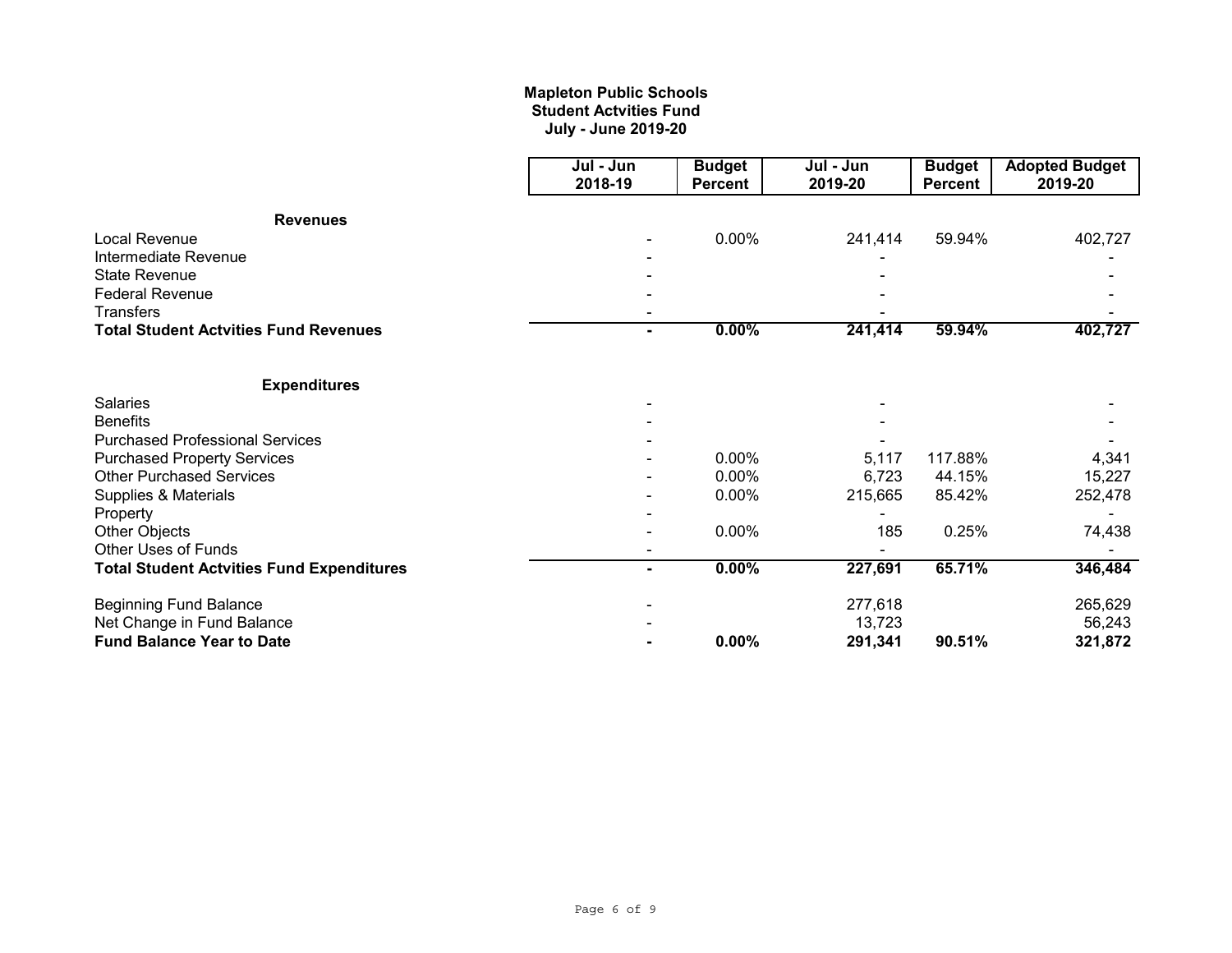# **Mapleton Public Schools Bond Redemption Fund July - June 2019-20**

|                                                | Jul - Jun  | <b>Budget</b>  | Jul - Jun  | <b>Budget</b>  | <b>Adopted Budget</b> |
|------------------------------------------------|------------|----------------|------------|----------------|-----------------------|
|                                                | 2018-19    | <b>Percent</b> | 2019-20    | <b>Percent</b> | 2019-20               |
| <b>Revenues</b>                                |            |                |            |                |                       |
| Local Revenue                                  | 13,695,931 | 82.58%         | 13,402,382 | 80.81%         | 16,584,211            |
| Intermediate Revenue                           |            |                |            |                |                       |
| <b>State Revenue</b>                           |            |                |            |                |                       |
| <b>Federal Revenue</b>                         |            |                |            |                |                       |
| <b>Other Financing Sources</b>                 |            |                | 4,175,000  |                |                       |
| <b>Total Bond Redemption Fund Revenues</b>     | 13,695,931 | 82.58%         | 17,577,382 | 105.99%        | 16,584,211            |
| <b>Expenditures</b>                            |            |                |            |                |                       |
| <b>Salaries</b>                                |            |                |            |                |                       |
| <b>Benefits</b>                                |            |                |            |                |                       |
| <b>Purchased Professional Services</b>         | 2,458      | 37.24%         | 32,655     | 494.77%        | 6,600                 |
| <b>Purchased Property Services</b>             |            |                |            |                |                       |
| <b>Other Purchased Services</b>                |            |                |            |                |                       |
| Supplies & Materials                           |            |                |            |                |                       |
| Property                                       |            |                |            |                |                       |
| <b>Other Objects</b>                           | 6,250,328  | 82.45%         | 6,870,445  | 90.63%         | 7,580,588             |
| Other Uses of Funds                            | 6,768,373  | 75.87%         | 11,466,179 | 128.52%        | 8,921,476             |
| <b>Total Bond Redemption Fund Expenditures</b> | 13,021,159 | 78.87%         | 18,369,279 | 111.27%        | 16,508,664            |
| <b>Beginning Fund Balance</b>                  | 10,071,114 |                | 10,745,886 |                | 10,775,969            |
| Net Change in Fund Balance                     | 674,772    |                | (791, 897) |                | 75,547                |
| <b>Fund Balance Year to Date</b>               | 10,745,886 | 99.03%         | 9,953,989  | 91.73%         | 10,851,516            |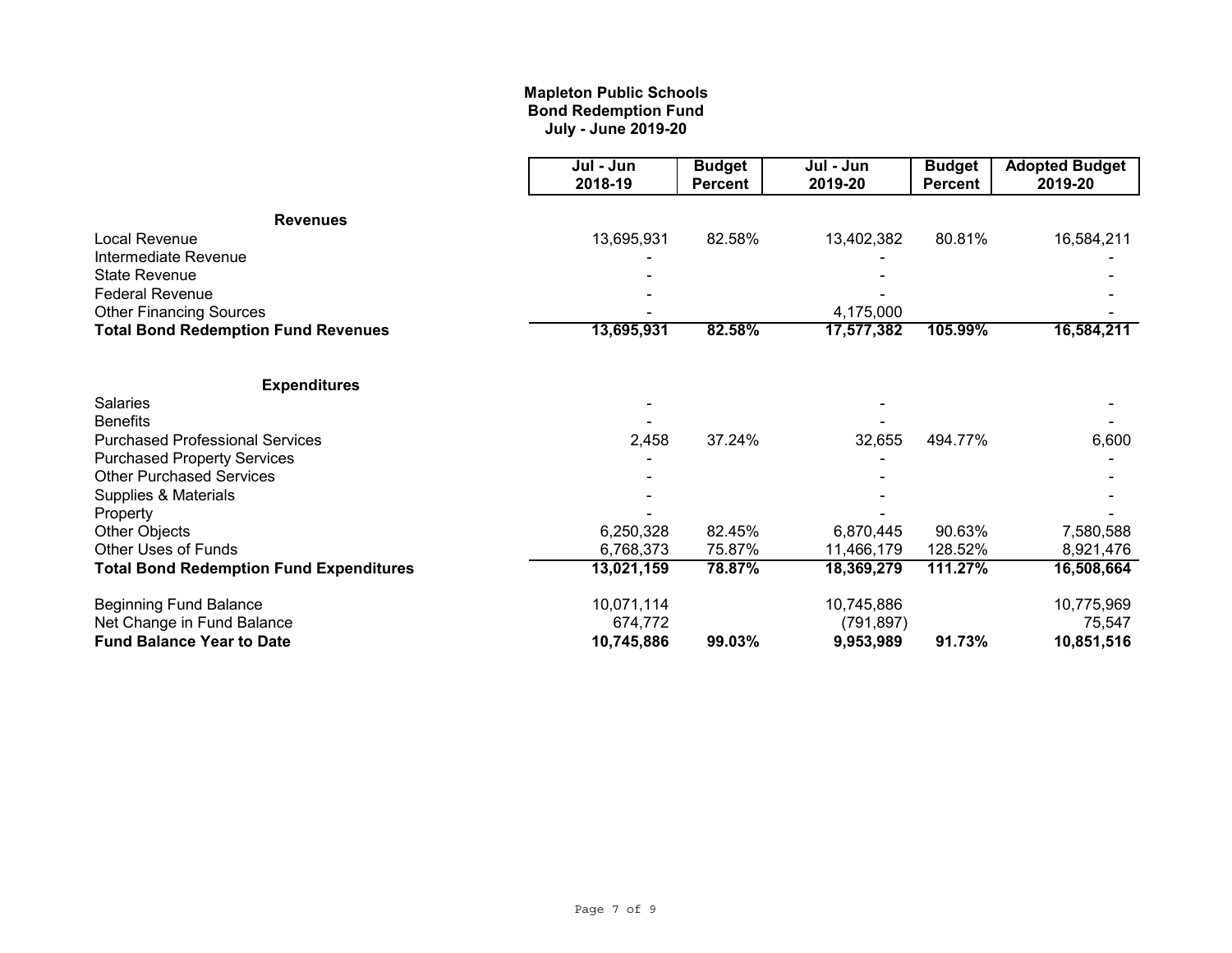# **Mapleton Public Schools Building Fund July - June 2019-20**

|                                         | Jul - Jun<br>2018-19 | <b>Budget</b><br><b>Percent</b> | Jul - Jun<br>2019-20 | <b>Budget</b><br><b>Percent</b> | <b>Adopted Budget</b><br>2019-20 |
|-----------------------------------------|----------------------|---------------------------------|----------------------|---------------------------------|----------------------------------|
| <b>Revenues</b>                         |                      |                                 |                      |                                 |                                  |
| Local Revenue                           | 1,297,733            | 123.52%                         | 642,746              | 61.18%                          | 1,050,652                        |
| Intermediate Revenue                    | 372,396              | 137.92%                         |                      | 0.00%                           | 270,000                          |
| <b>State Revenue</b>                    | 3,223,100            | 23.89%                          | 7,947,535            | 58.91%                          | 13,492,110                       |
| <b>Federal Revenue</b>                  |                      |                                 |                      |                                 |                                  |
| <b>Other Financing Sources</b>          | 8,238,181            | 25.07%                          | 36,603,327           | 111.39%                         | 32,861,819                       |
| <b>Total Building Fund Revenues</b>     | 13,131,410           | 27.54%<br>45,193,609            | 94.80%               | 47,674,581                      |                                  |
| <b>Expenditures</b>                     |                      |                                 |                      |                                 |                                  |
| <b>Salaries</b>                         | 655,968              | 102.76%                         | 678,317              | 106.26%                         | 638,366                          |
| <b>Benefits</b>                         | 173.887              | 100.90%                         | 185,932              | 107.89%                         | 172,335                          |
| <b>Purchased Professional Services</b>  | 19,838               | 9.85%                           | 381,926              | 189.72%                         | 201,315                          |
| <b>Purchased Property Services</b>      | 7,424,581            | 821.67%                         | 4,698,220            | 519.95%                         | 903,594                          |
| <b>Other Purchased Services</b>         |                      |                                 |                      |                                 |                                  |
| Supplies & Materials                    | 98,426               | 271.52%                         | 70,365               | 194.11%                         | 36,250                           |
| Property                                | 41,523,465           | 90.59%                          | 33,233,890           | 72.51%                          | 45,834,442                       |
| <b>Other Objects</b>                    | (162)                |                                 | 534                  |                                 |                                  |
| Other Uses of Funds                     |                      |                                 |                      |                                 |                                  |
| <b>Total Building Fund Expenditures</b> | 49,896,003           | 104.41%                         | 39,249,183           | 82.13%                          | 47,786,302                       |
| <b>Beginning Fund Balance</b>           | 70,985,852           |                                 | 34,221,259           |                                 | 31,190,717                       |
| Net Change in Fund Balance              | (36, 764, 592)       |                                 | 5,944,426            |                                 | (111, 721)                       |
| <b>Fund Balance Year to Date</b>        | 34,221,260           | 110.11%                         | 40,165,685           | 129.24%                         | 31,078,996                       |